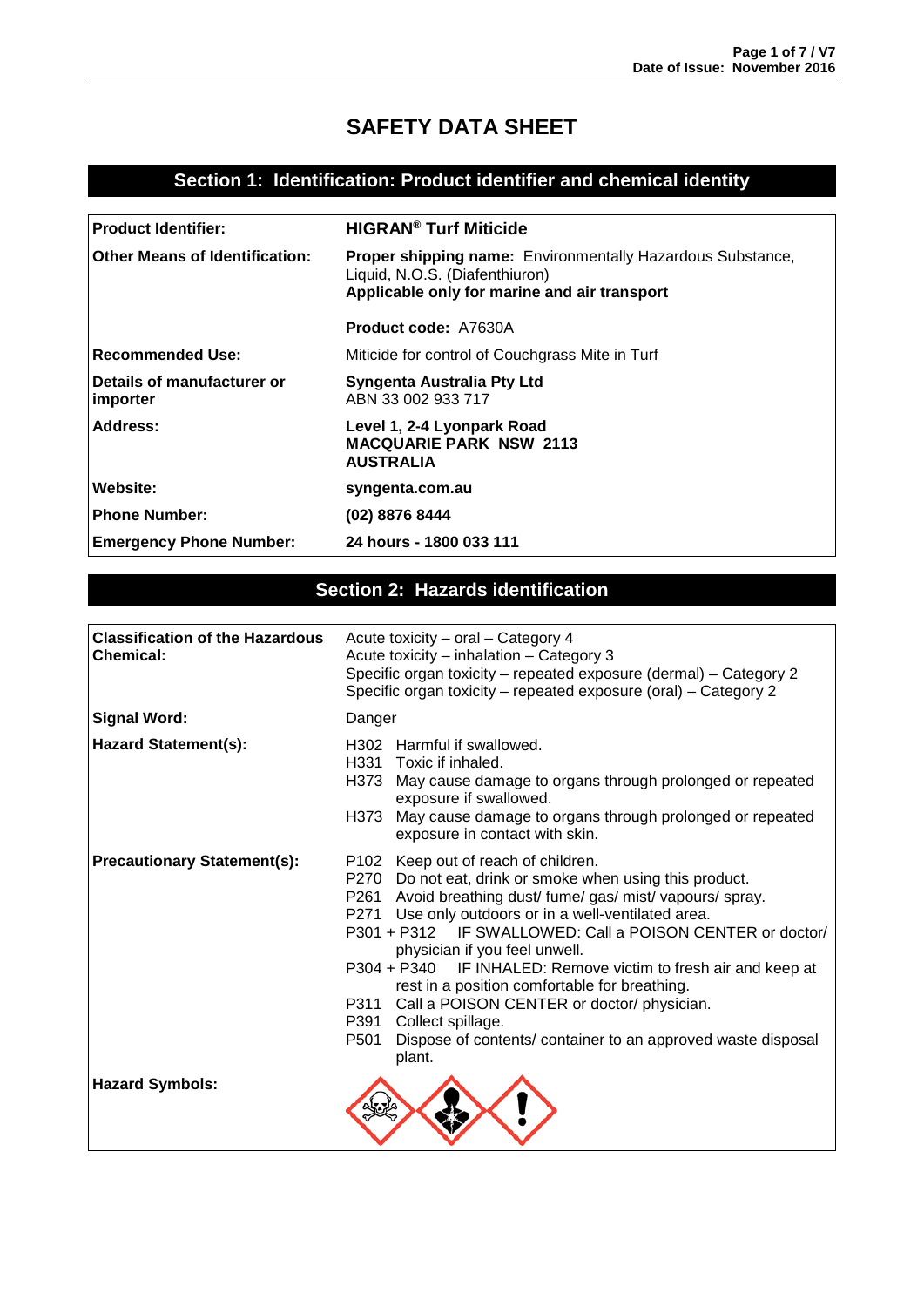### **Section 3: Composition and information on ingredients**

| <b>SUBSTANCE</b>                            |               |
|---------------------------------------------|---------------|
| <b>Chemical Identity of Pure Substance:</b> | Diafenthiuron |
| Synonym:                                    | CGA106630     |
| <b>CAS Number:</b>                          | 80060-09-9    |

| <b>MIXTURE</b>                           |               |                                   |
|------------------------------------------|---------------|-----------------------------------|
| <b>Chemical Identity of Ingredients:</b> | <b>CAS No</b> | <b>Proportion</b><br>$(%$ (% w/v) |
| Diafenthiuron                            | 80060-09-9    | 50                                |
| Propylene glycol                         | 57-55-6       | $<$ 10                            |
| Formaldehyde                             | $50-00-0$     | <1                                |
| Non-hazardous ingredients                |               | to 100                            |

### **Section 4: First aid measures**

| <b>Description of Necessary</b><br><b>First Aid Measures:</b> | In case of poisoning by any exposure route contact a doctor or Poisons<br>Information Centre on 131 126.<br>Have the product label or SDS with you when calling or going for treatment. |                                                                                                                                                                                                       |
|---------------------------------------------------------------|-----------------------------------------------------------------------------------------------------------------------------------------------------------------------------------------|-------------------------------------------------------------------------------------------------------------------------------------------------------------------------------------------------------|
|                                                               | Ingestion:<br>If swallowed, seek medical advice immediately and show<br>this container or label. DO NOT induce vomiting.                                                                |                                                                                                                                                                                                       |
|                                                               | Eye contact:                                                                                                                                                                            | Rinse immediately with plenty of water, also under the<br>eyelids, for at least 15 minutes. Remove contact lenses.<br>Immediate medical attention is required.                                        |
|                                                               | <b>Skin contact:</b>                                                                                                                                                                    | Take off all contaminated clothing immediately.<br>Wash off immediately with plenty of water.<br>If skin irritation persists, call a physician.<br>Wash contaminated clothing before re-use.          |
|                                                               | Inhalation:                                                                                                                                                                             | Move the victim to fresh air. If breathing is irregular or<br>stopped, administer artificial respiration. Keep patient<br>warm and at rest. Call a physician or poison control<br>centre immediately. |
| <b>Symptoms Caused by</b><br><b>Exposure:</b>                 | Poisoning symptoms in laboratory animals were non-specific                                                                                                                              |                                                                                                                                                                                                       |
| <b>Medical Attention and</b><br><b>Special Treatment:</b>     | There is no specific antidote available. Treat symptomatically.                                                                                                                         |                                                                                                                                                                                                       |

### **Section 5: Fire fighting measures**

| <b>Suitable Extinguishing</b><br>Equipment: | <b>Small fires:</b> Use water spray, alcohol-resistant foam, dry chemical or<br>carbon dioxide.<br>Large fires: Alcohol-resistant foam or water spray                                                                                                                                                                            |
|---------------------------------------------|----------------------------------------------------------------------------------------------------------------------------------------------------------------------------------------------------------------------------------------------------------------------------------------------------------------------------------|
|                                             | DO NOT use a solid water stream as it may scatter and spread fire.                                                                                                                                                                                                                                                               |
| <b>Chemical:</b>                            | Specific Hazards Arising from the As the product contains combustible organic components, fire will<br>produce dense black smoke containing hazardous products of<br>combustion. Combustion or thermal decomposition will evolve toxic<br>and irritant vapours. Exposure to decomposition products may be a<br>hazard to health. |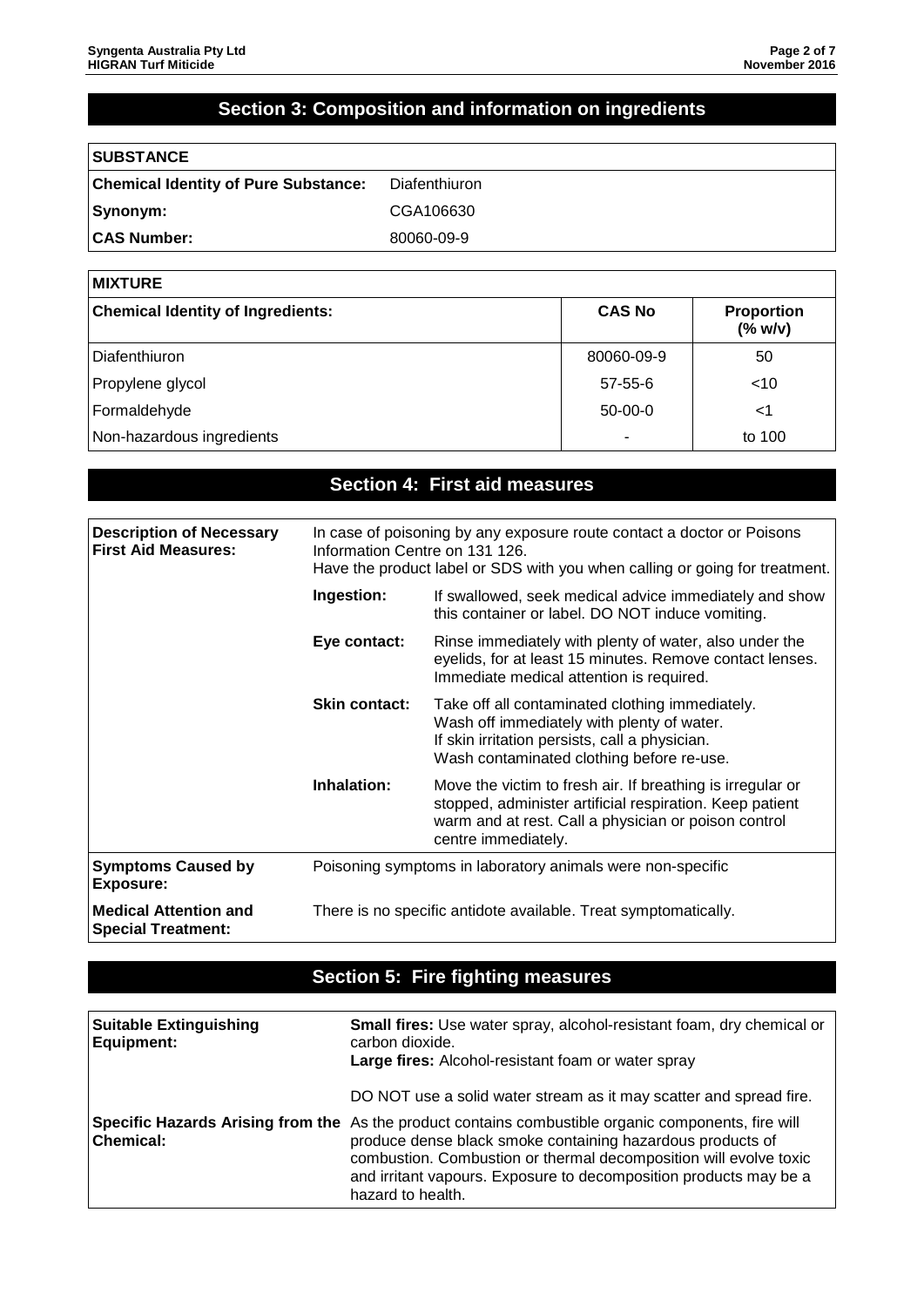**Special Protective Equipment and Precautions for Fire Fighters:**

Wear full protective clothing and self-contained breathing apparatus. DO NOT allow run-off from fire fighting to enter drains or water courses. Cool closed containers exposed to fire with water spray. Containers may explode when heated.

#### **Section 6: Accidental release measures**

| <b>Personal Precautions, Protective</b><br><b>Equipment and Emergency</b><br><b>Procedures:</b> | In case of spillage it is important to take all steps necessary to<br>Avoid eye and skin contact<br>Avoid contamination of waterways<br>$\bullet$<br>Wear full length clothing and PVC gloves<br>Keep all bystanders away<br>$\bullet$ |  |
|-------------------------------------------------------------------------------------------------|----------------------------------------------------------------------------------------------------------------------------------------------------------------------------------------------------------------------------------------|--|
| <b>Environmental precautions:</b>                                                               | Prevent further leakage or spillage if safe to do so.<br>DO NOT flush into surface water or sanitary sewer system.                                                                                                                     |  |
| <b>Methods and Materials for</b>                                                                | <b>Procedure for spill</b>                                                                                                                                                                                                             |  |
| <b>Containment and Clean Up:</b>                                                                | Keep all bystanders away<br>(1)                                                                                                                                                                                                        |  |
|                                                                                                 | Wear full length clothing and PVC gloves<br>(2)                                                                                                                                                                                        |  |
|                                                                                                 | Reposition any leaking containers so as to minimise further<br>(3)<br>leakage                                                                                                                                                          |  |
|                                                                                                 | Dam and absorb spill with an absorbent material (eg sand or<br>(4)<br>soil)                                                                                                                                                            |  |
|                                                                                                 | Shovel the absorbed spill into drums<br>(5)                                                                                                                                                                                            |  |
|                                                                                                 | Disposal of the absorbed material will depend upon the extent of<br>(6)<br>the spill                                                                                                                                                   |  |
|                                                                                                 | For quantities up to 50 L of product bury in a secure landfill<br>site                                                                                                                                                                 |  |
|                                                                                                 | For quantities greater than 50 L seek advice from the<br>$\bullet$<br>manufacturer (use emergency contact number below) before<br>attempting disposal. Contain in a secure location until<br>disposal method is established            |  |
|                                                                                                 | Decontaminate spill area with detergent and water and rinse with<br>(7)<br>the smallest volume of water practicable.                                                                                                                   |  |

#### **Section 7: Handling and storage**

| <b>Precautions for Safe Handling:</b> | Harmful if swallowed or inhaled. Will irritate the eyes and skin. Avoid<br>contact with eyes and skin. DO NOT inhale spray mist. When opening<br>the container, mixing and loading and using the prepared spray wear:<br>• cotton overalls, over normal clothing, buttoned to the neck and<br>wrist<br>• a washable hat, and<br>• elbow length PVC gloves.<br>Wash hands after use. After each day's use, wash gloves and<br>contaminated clothing. |
|---------------------------------------|-----------------------------------------------------------------------------------------------------------------------------------------------------------------------------------------------------------------------------------------------------------------------------------------------------------------------------------------------------------------------------------------------------------------------------------------------------|
| <b>Conditions for Safe Storage,</b>   | Store in the closed, original container in a cool, well ventilated area.                                                                                                                                                                                                                                                                                                                                                                            |
| Including any Incompatibilities:      | DO NOT store for prolonged periods in direct sunlight.                                                                                                                                                                                                                                                                                                                                                                                              |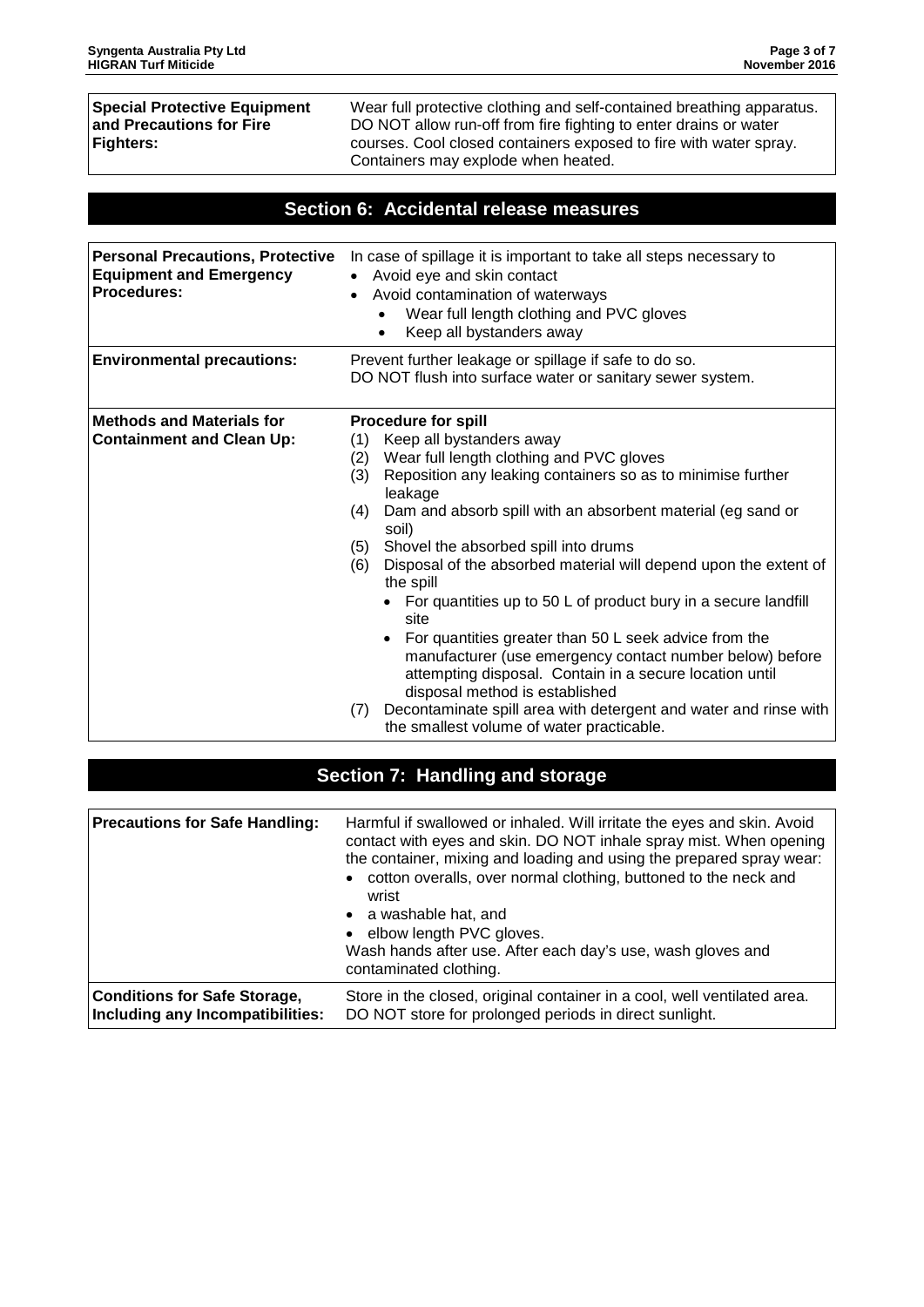# **Section 8: Exposure controls and personal protection**

|                                       | <b>Component</b>                                                                                                                                                                                                                                                                                                                                                                                                                              | <b>Exposure limit</b> | Value type  |
|---------------------------------------|-----------------------------------------------------------------------------------------------------------------------------------------------------------------------------------------------------------------------------------------------------------------------------------------------------------------------------------------------------------------------------------------------------------------------------------------------|-----------------------|-------------|
| <b>National Exposure Standards:</b>   | Propane-1,2-diol<br>(particulates only)                                                                                                                                                                                                                                                                                                                                                                                                       | 10 mg/m $3$           | <b>TWA</b>  |
|                                       | Propane-1,2-diol total<br>(vapour and particulates)                                                                                                                                                                                                                                                                                                                                                                                           | 474 mg/m <sup>3</sup> | <b>TWA</b>  |
|                                       |                                                                                                                                                                                                                                                                                                                                                                                                                                               | 150 ppm               | <b>TWA</b>  |
|                                       | Formaldehyde                                                                                                                                                                                                                                                                                                                                                                                                                                  | 1 ppm                 | TWA         |
|                                       |                                                                                                                                                                                                                                                                                                                                                                                                                                               | 1.2 mg/m <sup>3</sup> | <b>TWA</b>  |
|                                       |                                                                                                                                                                                                                                                                                                                                                                                                                                               | 2 ppm                 | <b>STEL</b> |
|                                       |                                                                                                                                                                                                                                                                                                                                                                                                                                               | 2.5 mg/m <sup>3</sup> | <b>STEL</b> |
| <b>Syngenta Exposure Standards:</b>   | Diafenthiuron (skin)                                                                                                                                                                                                                                                                                                                                                                                                                          | 0.2 mg/m <sup>3</sup> | 8h TWA      |
| <b>Biological Limit Values:</b>       | No biological limits allocated                                                                                                                                                                                                                                                                                                                                                                                                                |                       |             |
| <b>Engineering Controls:</b>          | No special requirements. Product is used outdoors.                                                                                                                                                                                                                                                                                                                                                                                            |                       |             |
| <b>Personal Protective Equipment:</b> | Harmful if swallowed or inhaled. Will irritate the eyes and skin. Avoid<br>contact with eyes and skin. DO NOT inhale spray mist. When opening<br>the container, mixing and loading and using the prepared spray wear:<br>cotton overalls, over normal clothing, buttoned to the neck and<br>wrist<br>a washable hat, and<br>elbow length PVC gloves.<br>Wash hands after use. After each day's use, wash gloves and<br>contaminated clothing. |                       |             |

#### **ALWAYS READ AND FOLLOW THE LABEL INSTRUCTIONS AND WARNINGS**

#### **Section 9: Physical and chemical properties**

| Appearance:                  | White to dark beige                             | <b>Boiling Point/Range:</b>  | $>90^{\circ}$ C                        |
|------------------------------|-------------------------------------------------|------------------------------|----------------------------------------|
|                              | liquid                                          |                              |                                        |
| Odour:                       | Not available                                   | <b>Melting Point:</b>        | Not available                          |
| pH:                          | 6 - 10 at 1 % $w/v$                             | Solubility:                  | Miscible                               |
| Viscosity, dynamic:          | 66.0 - 285 mPa.s at<br>$40^{\circ}$ C           | Density:                     | 1.03 - 1.07 g/cm <sup>3</sup> at 20 °C |
|                              | 82.3 - 293 mPa.s at<br>$20^{\circ}$ C           | <b>Surface Tension:</b>      | 42.3 mN/m at $20^{\circ}$ C            |
|                              |                                                 |                              |                                        |
| <b>Flash Point:</b>          | $>100^{\circ}$ C at 978.4 hPa<br>(DIN EN 22719) | <b>Explosive Properties:</b> | Not explosive                          |
| <b>Flammability (solid,</b>  | Not highly flammable                            | <b>Oxidising Properties:</b> | Not oxidising                          |
| gas):                        |                                                 | <b>Combustibility:</b>       | Not combustible                        |
| <b>Ignition Temperature:</b> | Not available                                   | Corrosiveness:               | Not corrosive                          |

# **Section 10: Stability and reactivity**

| <b>Reactivity:</b>                                   | No information available.                               |
|------------------------------------------------------|---------------------------------------------------------|
| <b>Chemical Stability:</b>                           | No information available.                               |
| <b>Possibility of Hazardous</b><br><b>Reactions:</b> | None known.<br>Hazardous polymerisation does not occur. |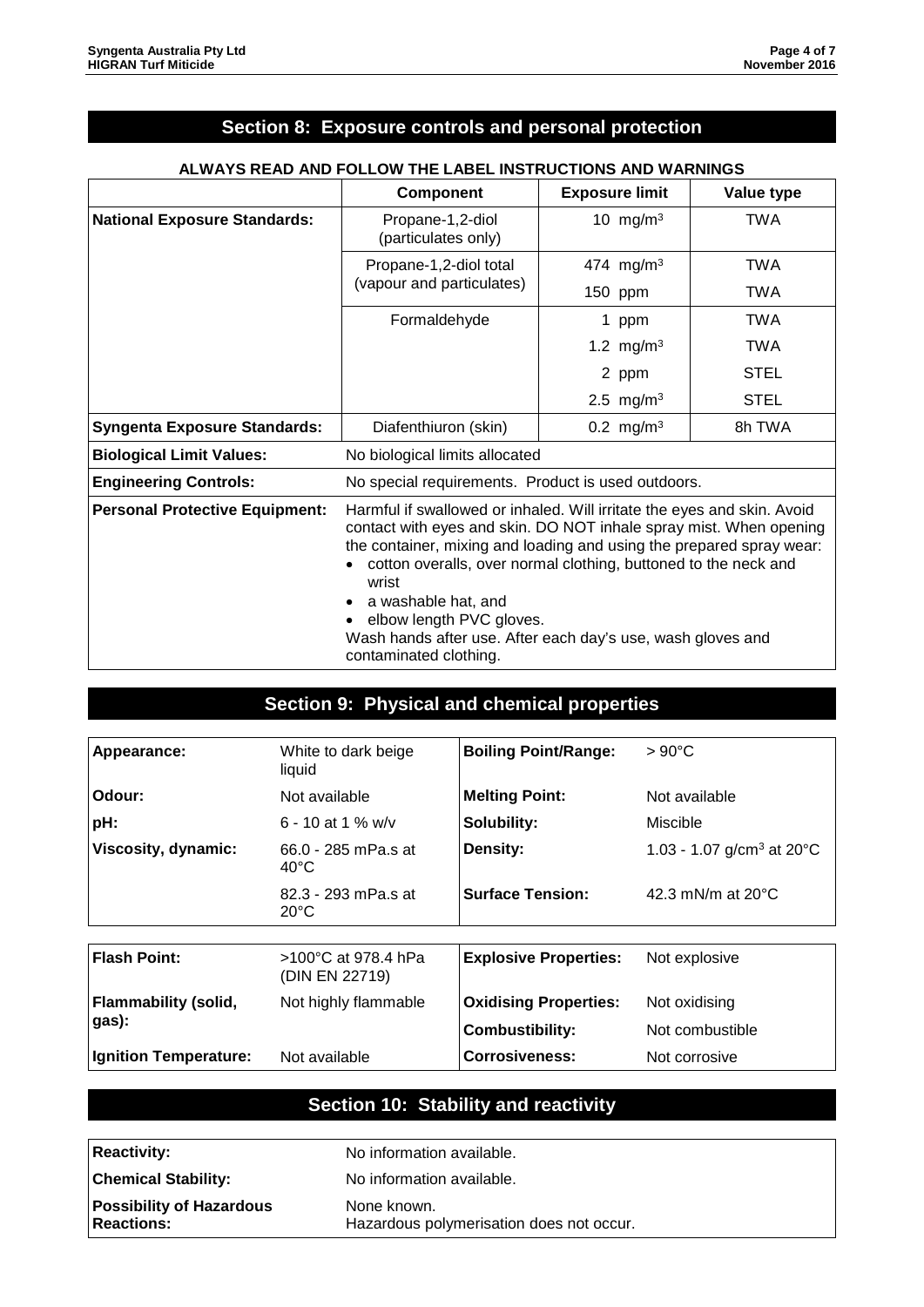**Conditions to Avoid:** No information available.

**Incompatible Materials:** No information available.

**Hazardous Decomposition Products:**

Combustion or thermal decomposition will evolve toxic and irritant vapours.

#### **Section 11: Toxicological information**

| <b>Health Effects from Likely Routes of Exposure:</b> |                                                                                                                                                                                                                                                                                                                                                                                                 |                                                                                                                                                       |  |
|-------------------------------------------------------|-------------------------------------------------------------------------------------------------------------------------------------------------------------------------------------------------------------------------------------------------------------------------------------------------------------------------------------------------------------------------------------------------|-------------------------------------------------------------------------------------------------------------------------------------------------------|--|
| Acute                                                 | <b>Oral toxicity:</b>                                                                                                                                                                                                                                                                                                                                                                           | <b>HARMFUL</b><br>Tests on rats indicate this product is harmful following single doses of<br>undiluted product.<br>$LD_{50} = 1,950$ mg/kg           |  |
| <b>Dermal toxicity:</b>                               |                                                                                                                                                                                                                                                                                                                                                                                                 | <b>LOW TOXICITY</b><br>Tests on rabbits indicate this has a low toxicity following skin contact<br>with undiluted product.<br>$LD_{50} > 4,000$ mg/kg |  |
|                                                       | Inhalation:                                                                                                                                                                                                                                                                                                                                                                                     | <b>TOXIC</b><br>Tests on rats indicate this product is toxic due to inhalation of active<br>ingredient.                                               |  |
|                                                       | <b>Skin irritation:</b>                                                                                                                                                                                                                                                                                                                                                                         | <b>NON IRRITANT</b>                                                                                                                                   |  |
|                                                       | Eye irritation:                                                                                                                                                                                                                                                                                                                                                                                 | <b>NON IRRITANT</b>                                                                                                                                   |  |
|                                                       | Sensitisation:                                                                                                                                                                                                                                                                                                                                                                                  | <b>NOT A SENSITISER</b>                                                                                                                               |  |
| <b>Chronic</b>                                        | Diafenthiuron technical has been extensively tested on laboratory mammals and in test<br>tube systems. No evidence was obtained of mutagenic, teratogenic or reproductive effects.<br>In animal studies (rat, mouse, dog), prolonged exposure to diafenthiuron has been shown<br>to produce lung damage. In mice, chronic oral administration has produced lung tumours at<br>high dose levels. |                                                                                                                                                       |  |

# **Section 12: Ecological information**

| <b>Ecotoxicity</b>                          | <b>Toxicity to fish:</b>                                          | Very highly toxic to fish<br>Lepomis macrochirus (bluegill sunfish):<br>$LC_{50} = 0.00046$ mg/L, 96h<br>Danio rerio (zebra fish):<br>$LC_{50} = 0.030$ mg/L, 96 h |
|---------------------------------------------|-------------------------------------------------------------------|--------------------------------------------------------------------------------------------------------------------------------------------------------------------|
|                                             | <b>Toxicity to daphnia</b><br>and other aquatic<br>invertebrates: | Very highly toxic to Daphnia<br>Daphnia magna (Water flea):<br>$EC_{50} = 0.00062$ mg/L, 48 h<br>Daphnia similis:<br>$EC_{50} = 0.007$ mg/L, 48 h                  |
|                                             | Toxicity to algae:                                                | Practically non-toxic to to algae<br>Pseudokirchneriella subcapitata (green algae):<br>$ErC50 = >100$ mg/L, 72 h                                                   |
| Persistence and<br>Degradability:           | Diafenthiuron is not persistent in soil.                          |                                                                                                                                                                    |
| <b>Mobility in Soil:</b>                    | Diafenthiuron is immobile in soil.                                |                                                                                                                                                                    |
| <b>Bioaccumulative</b><br><b>Potential:</b> | Diafenthiuron bioaccumulates.                                     |                                                                                                                                                                    |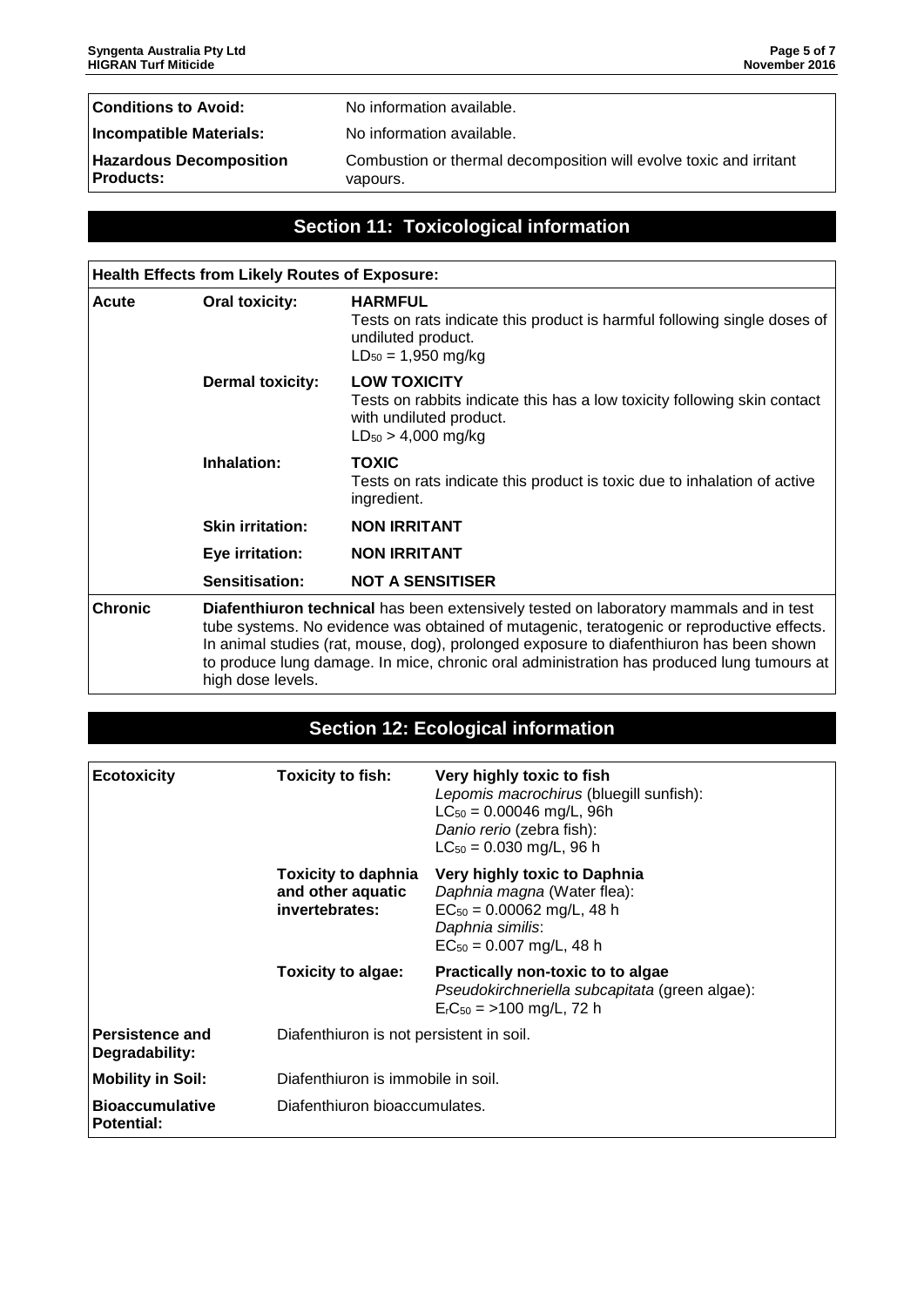| <b>Disposal Methods:</b>                                           | For non-refillable containers:<br>Triple rinse containers before disposal. Add rinsings to the spray tank.<br>DO NOT dispose of undiluted chemicals on site. If recycling, replace<br>cap and return clean containers to recycler or designated collection<br>point. If not recycling, break, crush, or puncture and deliver empty<br>packaging to an approved waste management facility. If an approved<br>waste management facility is not available, bury empty packaging 500<br>mm below the surface in a disposal pit specifically marked and set up<br>for this purpose clear of waterways, desirable vegetation and tree<br>roots, in compliance with Local, State or Territory government<br>regulations. Do not burn empty containers or product.<br>For refillable containers:<br>Empty contents fully into application equipment. Close valves and<br>return to point of supply for refill and storage. |
|--------------------------------------------------------------------|--------------------------------------------------------------------------------------------------------------------------------------------------------------------------------------------------------------------------------------------------------------------------------------------------------------------------------------------------------------------------------------------------------------------------------------------------------------------------------------------------------------------------------------------------------------------------------------------------------------------------------------------------------------------------------------------------------------------------------------------------------------------------------------------------------------------------------------------------------------------------------------------------------------------|
| <b>Special Precautions for</b><br><b>Incineration or Landfill:</b> | Not applicable                                                                                                                                                                                                                                                                                                                                                                                                                                                                                                                                                                                                                                                                                                                                                                                                                                                                                                     |

# **Section 14: Transport information**

| <b>LAND TRANSPORT</b><br>ADG       | Not a dangerous good in Australia |                                                |                |
|------------------------------------|-----------------------------------|------------------------------------------------|----------------|
| <b>UN Number:</b>                  | None allocated                    | <b>Packing Group:</b>                          | None allocated |
| <b>UN Proper Shipping</b><br>Name: | None allocated                    | <b>Special Precautions</b><br>for User:        | None allocated |
| <b>Transport Hazard</b><br>Class:  | None allocated                    | Hazchem or<br><b>Emergency Action</b><br>Code: | None allocated |
| <b>Subsidiary Risk:</b>            | None allocated                    |                                                |                |

| <b>SEA TRANSPORT</b><br><b>IMDG</b>      |                                                                                  |                                                            |                  |
|------------------------------------------|----------------------------------------------------------------------------------|------------------------------------------------------------|------------------|
| <b>UN Number:</b>                        | 3082                                                                             | <b>Subsidiary Risk:</b>                                    | None allocated   |
| <b>UN Proper Shipping</b><br>Name:       | <b>Environmentally Hazardous</b><br>Substance, Liquid, N.O.S.<br>(Diafenthiuron) | <b>Packing Group:</b>                                      | Ш                |
| <b>Transport Hazard</b><br><b>Class:</b> | 9                                                                                | Environmental<br>hazards for<br><b>Transport Purposes:</b> | Marine pollutant |

| <b>AIR TRANSPORT</b><br>IATA - DGR       |                                                                                  |                         |                |
|------------------------------------------|----------------------------------------------------------------------------------|-------------------------|----------------|
| UN Number:                               | 3082                                                                             | <b>Subsidiary Risk:</b> | None allocated |
| <b>UN Proper Shipping</b><br>Name:       | <b>Environmentally Hazardous</b><br>Substance, Liquid, N.O.S.<br>(Diafenthiuron) | <b>Packing Group:</b>   | Ш              |
| <b>Transport Hazard</b><br><b>Class:</b> | 9                                                                                |                         |                |